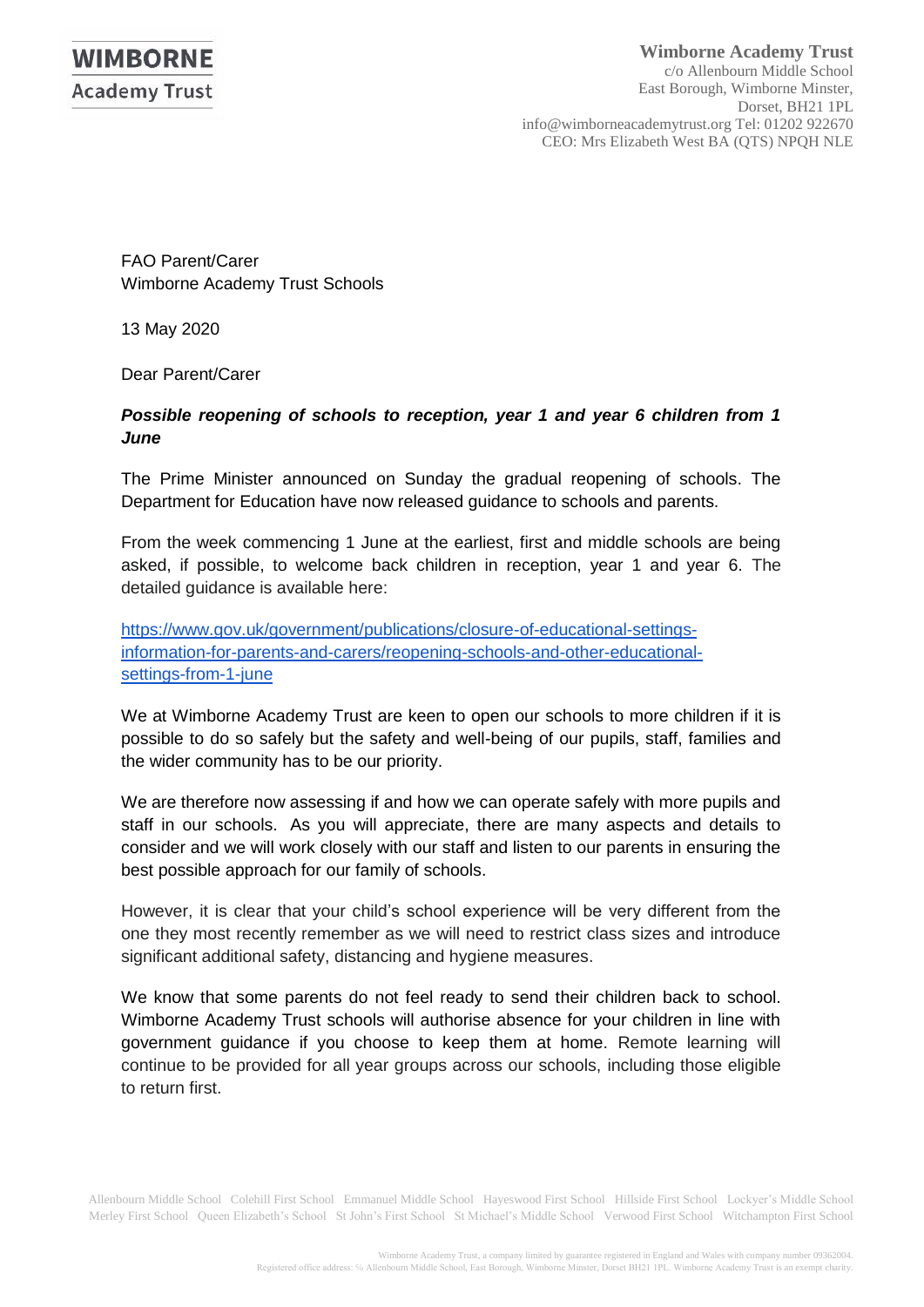

So that we can make plans based on accurate numbers, if your child is in reception, year 1 or year 6, your school will contact you this week to ask if you intend to send your child to school or keep them at home. This is an important part of planning the safe opening of your child's school so please respond as quickly as you can.

Your child's school will contact you again by Wednesday 20 May with more information about the arrangements we will be introducing.

In the meantime, thank you for your continued support and patience during these challenging and ever-changing times.

Ettest Johnsichen

Liz West John Dickson CEO Chair of Trustees